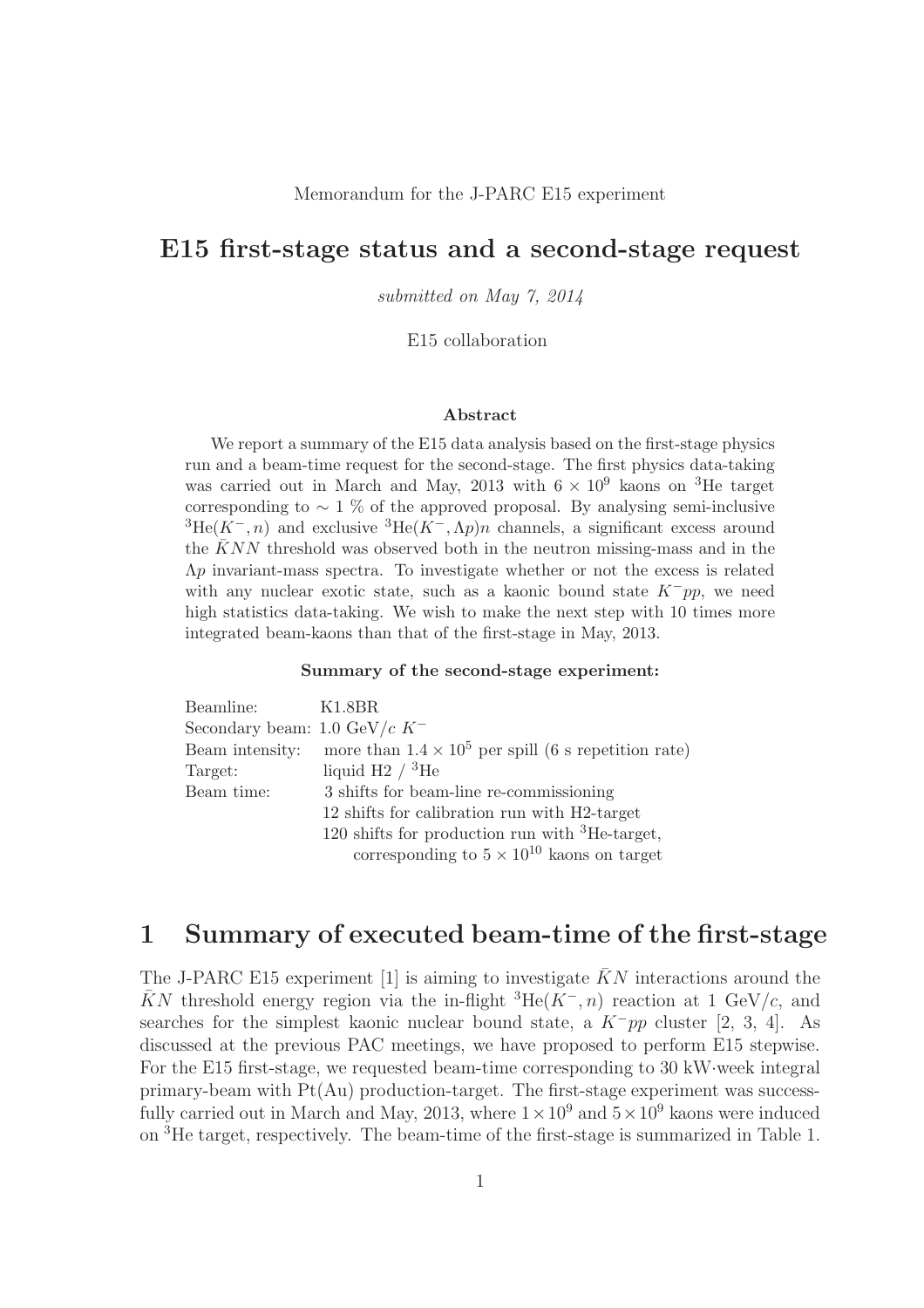|              | Primary-beam            | Secondary-kaon        | Duration | Kaons               |
|--------------|-------------------------|-----------------------|----------|---------------------|
|              | intensity               | intensity $*1$        |          | on target $*^2$     |
| March, 2013  | $14.5$ kW               | $80 \text{ k/spill}$  | 30h      | $1.1 \times 10^{9}$ |
| $(Run\#47)$  | $(18 \text{ Tppp}, 6s)$ |                       |          |                     |
| May, 2013    | $24 \text{ kW}$         | $140 \text{ k/spill}$ | 88 h     | $5.1 \times 10^{9}$ |
| $(Run\#49c)$ | $(30$ Tppp, $6s)$       |                       |          |                     |

Table 1: Summary of the beam-time in the E15 first-stage run.

<sup>\*1</sup> production target: Au 50% loss, spill length: 2s, spill duty factor:  $\sim$  45%, K/pi ratio:  $\sim 1/2$ 

\*2 approximately 70% of beam kaons hit the fiducial volume of <sup>3</sup>He target

# **2 Results and achievements of the first-stage**

In spite of the limited beam time  $(2.5 + 12.5 \text{ kW-week})$ , we succeeded in achieving the objectives of our first-stage run:

- (1) obtain information on the  $\bar{K}N$  interaction via the <sup>3</sup>He( $K^-$ , n) spectrum below the  $\bar{K}NN$  threshold,
- **(2) hunt a hint of the kaonic nuclear cluster in**  $\Lambda + p + n$  final state,
- **(3) investigate background processes, and**
- **(4) estimate realistic beam-time for the E15 full experiment.**

In this memorandum, we report results obtained by analysing the data accumulated in May, 2013. The results on each objective are described in the following sections.

#### $(1)$ <sup>3</sup>He( $K^-$ , n) spectrum below the  $\bar{K}NN$  threshold <sup>\*</sup>

Figure 1 shows the obtained  $1/\beta$  spectrum of neutral particles measured by a neutron counter array (NC), the analysed neutron momentum distribution, and the missing-mass spectrum of the <sup>3</sup>He( $K^-$ , n) reaction at  $\theta_{lab} = 0^\circ$ . Here, we required at least one charged track in a cylindrical detector system (CDS) that surrounds a liquid-<sup>3</sup>He target system to reconstruct reaction vertex. The spectrum is therefore distorted by the CDS acceptance of charged-track tagging. The spectrum shows a clear peak around 2.4 GeV/ $c^2$  which is attributed to the quasi-elastic  $K^-\eta \to K^-\eta$  and the charge exchange  $K^-p \to \bar{K}^0 n$  reactions. In the binding region, substantial tail structure was observed having energy tail more than 100 MeV below the  $K^- + p+p$  energy threshold. As theoretical calculations shows [5, 6, 7], the sub-threshold structure is

<sup>&</sup>lt;sup>\*</sup>This section is condensed from "Search for  $K^-pp$  bound state in the <sup>3</sup>He( $K^-$ , *n*) reaction at  $p(K^-) = 1 \text{ GeV}/c$ ", Tadashi Hashimoto, Ph.D. Thesis, The University of Tokyo, 2014.3.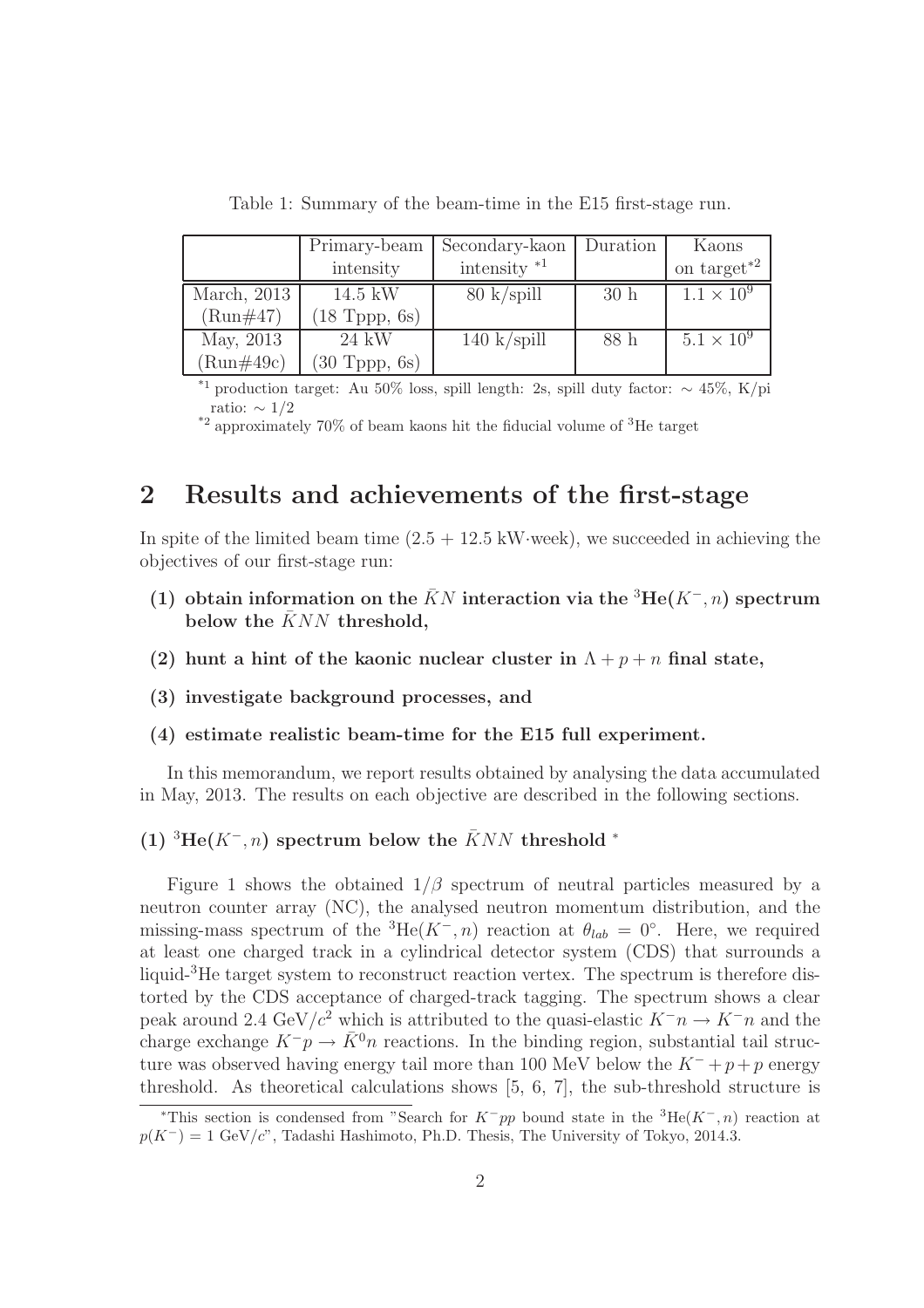

Figure 1: (top)  $1/\beta$  spectrum of neutral particles measured by the NC. The green dotted-line represents the accidental background evaluated by fitting the spectrum from 0.6 to 0.9 with a constant function. (middle) Neutron momentum distribution. (bottom)  ${}^{3}$ He(K<sup>-</sup>, n)X missing-mass spectrum. The green dotted-line represents the accidental background converted from that in the  $1/\beta$  spectrum. The red dotted-line represents the  $K^-pp$  binding threshold.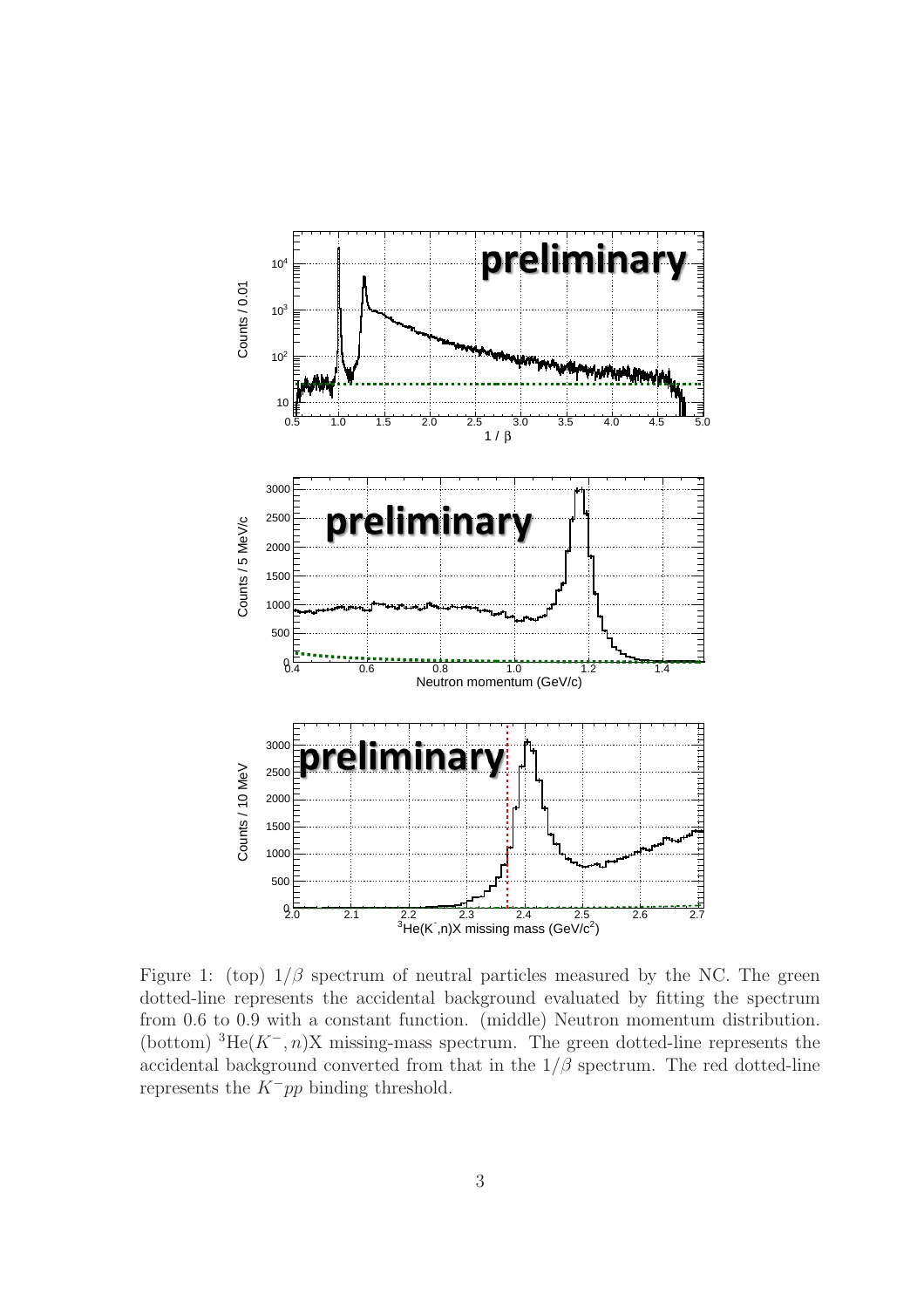

Figure 2: Normalized neutron missing-mass spectrum with the evaluated backgrounds. The blue histogram represents the  $K^0$ -tagged spectrum with a scale factor of 8. From the  $K^0$  tagged spectrum shape, the biggest structure above the  $K^-pp$  threshold comes from the kaon quasi-elastic reaction on one of the nucleon of <sup>3</sup>He (Kaon quasi-free reaction).

quite sensitive to the  $\bar{K}N$  interaction and therefore the spectral shape largely depends on the interaction. To examine the sub-threshold structure in the obtained spectrum, we first evaluated backgrounds which are shown in Fig. 2. In the figure, cross-section of the spectrum was evaluated with integrated luminosity of 540  $\mu b^{-1}$ , NC acceptance of 22 msr, neutron detection efficiency of 0.23, and analysis efficiency of 0.68. It should be note that the systematic error of the neutron detection efficiency is evaluated as  $\pm$ 17%, which is dominant contribution in the uncertainty for this measurement. Here we considered the following backgrounds in the region of interest:

### • **Detector resolution**

The detector resolution can be evaluated from the edge-shape of the forward neutron spectrum at the  $K^-pp$  threshold, by requesting that the  $K^0$  is in the final state. In these events, high energy neutron can only be produced by the simple charge-exchange reaction,  $K^{-3}He \to K^0nd_s$ ; the  $K_S^0 \to \pi^+\pi^-$  decays can be re-<br>constructed and identified by the CDS. In fact, the quasi-free gnettum, at around constructed and identified by the CDS. In fact, the quasi-free spectrum, at around the  $K^-pp$  threshold energy, is well reproduced by a GEANT4[8]-based Monte Carlo simulation. The missing-mass resolution is evaluated to be  $\sim 10 \text{ MeV}/c^2$  $(\sigma)$  in the energy region of interest. Because of this excellent neutron energy res-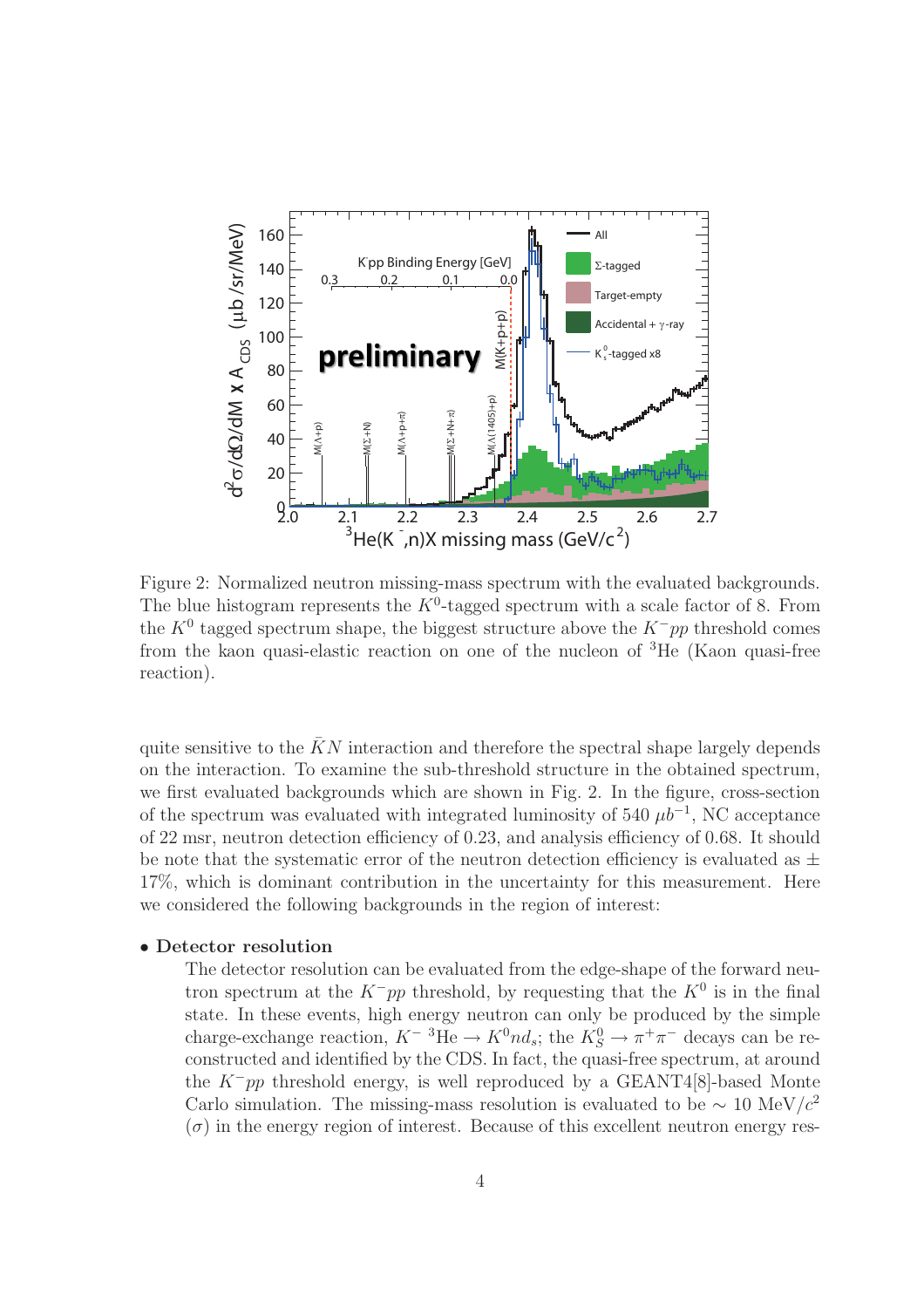

Figure 3: Correlation between the  $n\pi^-$  invariant mass and the neutron missing mass obtained from the experimental data. The mass region of  $\Sigma$ , indicated by thin black lines, was rejected from the semi-inclusive neutron spectrum. The red dotted-line represents the  $K^-pp$  binding threshold.

olution, contribution from the broadening of the quasi-free peak into the bound region is negligible.

#### • **Contamination from the material around the target**

We also evaluated contamination from the material around the target by analysing empty-target data. Because of the finite spatial resolution, the contamination events can survive even after the fiducial volume selection in the analysis, although the contamination is evaluated to be less than  $10\%$  of the  ${}^{3}$ He events in the bound region.

### • **Accidental background and** <sup>γ</sup>**-ray contribution**

We need to consider two background sources, which could produce NC hit signals in between the  $\gamma$ -ray and the quasi-free peaks. One is accidental hits on the NC, which is coming randomly in time. This accidental background can be evaluated from the  $1/\beta$  spectrum in the unphysical region  $(1/\beta < 1)$ . The other is the tail component of the  $\gamma$ -ray peak, which is mainly coming from decay of  $\pi^0$  produced via secondary reactions. Both contributions can be evaluated from Fig. 1 (top), and the contribution of those backgrounds in the region of interest is evaluated to be less than 10% of the total yield below the  $K^-pp$  threshold.

### • **Neutron contamination through** <sup>Y</sup> **decays**

Among kaon reactions with single nucleon, namely  $K^-N \to \pi Y$  elementary processes, only  $\Sigma^{\pm}$  productions can contribute to the background in the bound region through the reaction chain  $K^-N \to \pi\Sigma^{\pm}$  followed by  $\Sigma^{\pm} \to \pi^{\pm}n$ . Because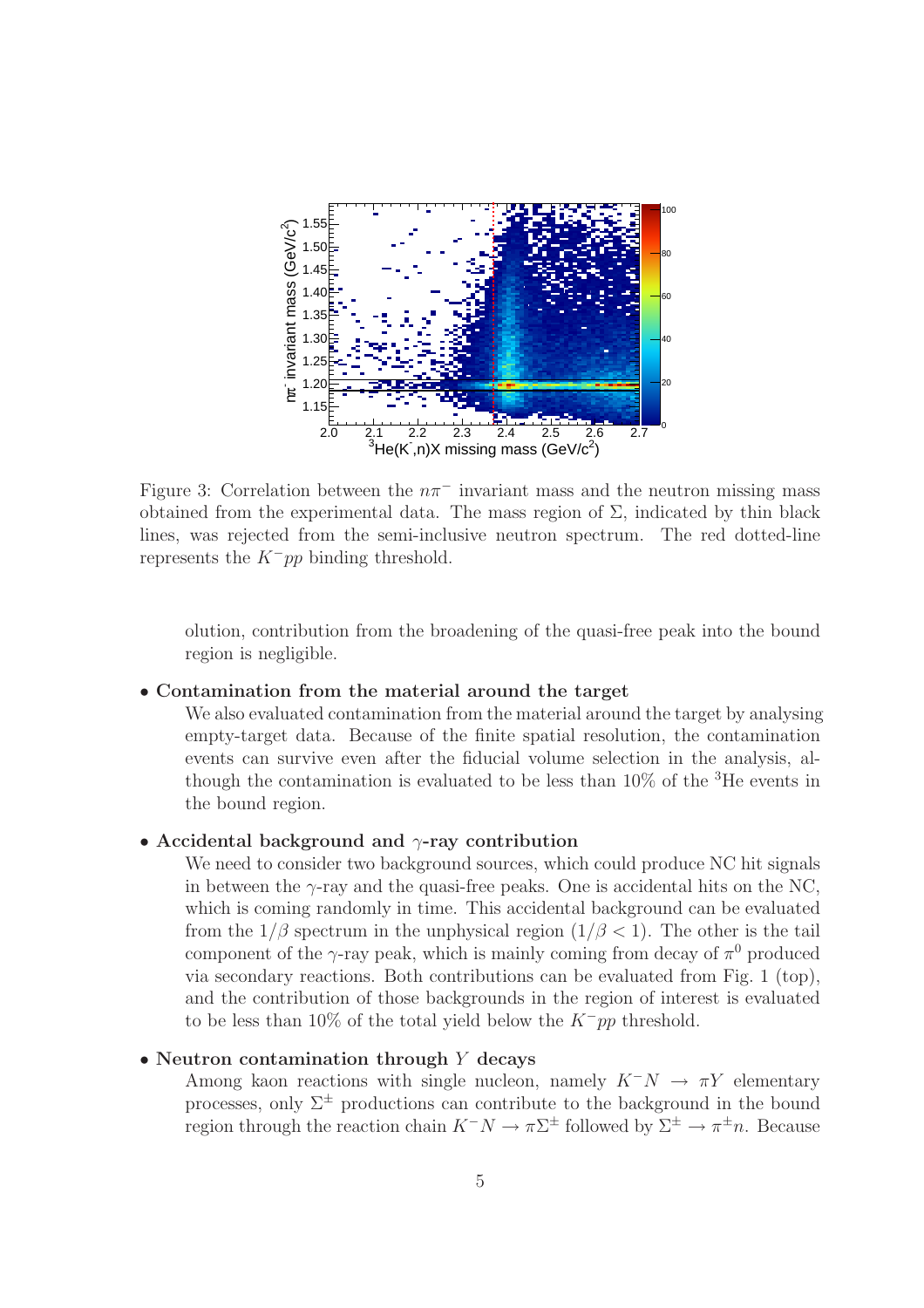of the limited acceptance of the CDS in the backward direction, we are insensitive to the pion in the primary reaction when we require the forward neutron in the NC. Therefore, we are totally insensitive to  $K^-\pi \to \pi^-\Lambda$  followed by  $\Lambda \to$  $\pi^0 n$ . The remaining neutron backgrounds are from the  $\Sigma^{\pm}$  decays, however, we can efficiently reject those backgrounds event-by-event as shown in Fig. 3, by reconstructing  $\Sigma$  invariant-mass from the forward-going decay-neutron and the decay-pion detected by the NC and the CDS, respectively. The reconstruction efficiencies of the  $\Sigma^{\pm}$  decays are evaluated to be  $\sim 90\%$  by using the Monte Carlo simulation. Therefore, the neutron spectra after the  $\Sigma^{\pm}$ -decay neutron rejection is essentially free from hyperon decay backgrounds.

As shown in Fig. 2, the sub-threshold neutron yield cannot be reproduced by none of the well-known effects nor the processes listed above. After subtracting the  $\Sigma^{\pm}$ decays event-by-event, we obtained the yields of the sub-threshold excess and that of the backgrounds as follows:

> excess : 1731  $\pm$  41(stat.)  $\pm$  193(syst.), backgrounds :  $467 \pm 40(stat.) \pm 73(syst.).$

The systematic errors are mainly due to uncertainty in the absolute scale of the missing mass evaluated to be  $\pm$  3 MeV/ $c^2$ . Thus, the origin of the sub-threshold excess should be attributed to the physical process, namely  $\bar{K}N$  interaction itself. In the following discussions, the  $\Sigma^{\pm}$ -decays subtracted neutron spectrum is used.

In general, sub-threshold excess can be explained by large imaginary part of the attractive  $KN$  interaction. As a consequence, there could be following processes: twonucleon absorption processes of  $K^-$  (2NA), three-nucleon absorption processes (3NA), and formation of a  $S = -1$  di-baryon state such as the  $K^-pp$  state. Because these processes are still not well studied both theoretically and experimentally, we compared the observed spectrum with expected ones evaluated by the Monte Carlo simulation based on simple s-wave PWIA interaction.

### ∗ **non-mesonic 2NA**

Because there is a spectator nucleon in the final state, *i.e.*  $K^{-3}$ He  $\rightarrow Y^{(*)}NN$ where  $N_S$  represent the spectator nucleon having the Fermi momentum of <sup>3</sup>He, they are kinematically quasi two-body and highly energetic  $Y^{(*)}$  and N can be produced in rather narrow energy band as shown in Fig. 4. In the figure, simulated spectra of the non-mesonic 2NA are compared with the experimental semi-inclusive neutron spectrum assuming each process has equal cross section of 20 mb/sr in the forward direction.

As shown in the figure, the highest energy neutron (consequently the lowest missing mass) can be produced by the  $\Lambda N$  and the  $\Sigma N$  branches. Both primary neutrons and neutrons from hyperon decays locate at the deeply-bound region around 2.1  $\sim$  2.2 GeV/c<sup>2</sup>, where there is no significant structure in the data.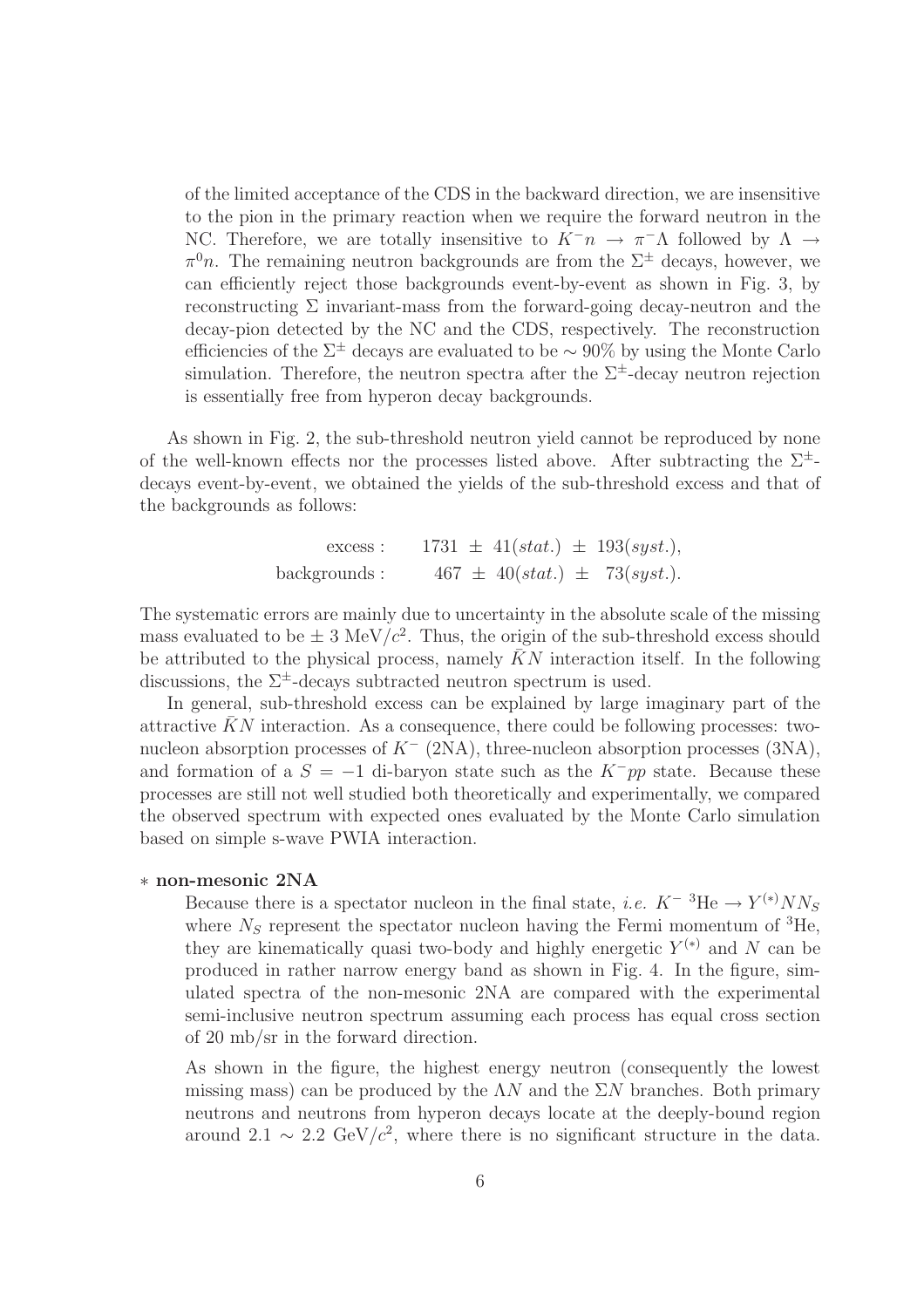

Figure 4: Comparison between the simulated neutron spectra of the non-mesonic 2NA and the observed  $\Sigma^{\pm}$ -subtracted spectrum. For each branch, the yield of 20 mb/sr at  $\theta_{lab} = 0^{\circ}$  is generated, where the relative reaction cross-section of each charge combination is assumed to be equivalent. The Breit-Wigner distributions with PDG masses and widths are used for resonance shapes of the hyperons.

We obtained an upper limit of the cross section to be  $\sim 0.3$  mb/sr. This is consistent with the result measured in  ${}^{12}C(K^-, N)$  reactions at 1 GeV/c by KEK PS-E548 [9].

We also examined  $Y^*$  contributions, in which neutron could be formed near the  $K^-pp$  energy threshold. Only from the semi-inclusive neutron spectrum, we cannot exclude the contribution of those process. To obtain the upper-limits of the cross sections of these branches, we performed pretty much simplified fitting to the semi-inclusive neutron spectra with the simulated  $Y^*N$  spectra (with  $Y^*$ mass and width fixed to the PDG values) and the  $K^0$ -tagged data; the  $K^0$ -tagged data will have almost identical spectral shape with the  $K^-N$  elastic reaction  $(K<sup>-</sup>$  quasi-free). The result shows that one needs rather large cross-section of  $\sim$  5 mb/sr of  $\Lambda(1405)n$  branch to reproduce the observed sub-threshold excess.

## ∗ **mesonic 2NA and 3NA**

Mesonic 2NA,  $K^{-3}$ He  $\rightarrow \pi YNN_S$ , and mesonic/non-mesonic 3NA,  $K^{-3}$ He  $\rightarrow (\pi)YNN$ , would produce broad continuums on the neutron missing mass spectrum as shown in Fig 5. In the figure, the simulated neutron spectra are generated unreasonably large cross-section of 100 mb each, so as to the spectral shape is visible. It is difficult to deduce all the related branching ratio to the individual charge states, but we can study rough branches categorized by the number of pions in the final state, assuming that the branch is similar to each possible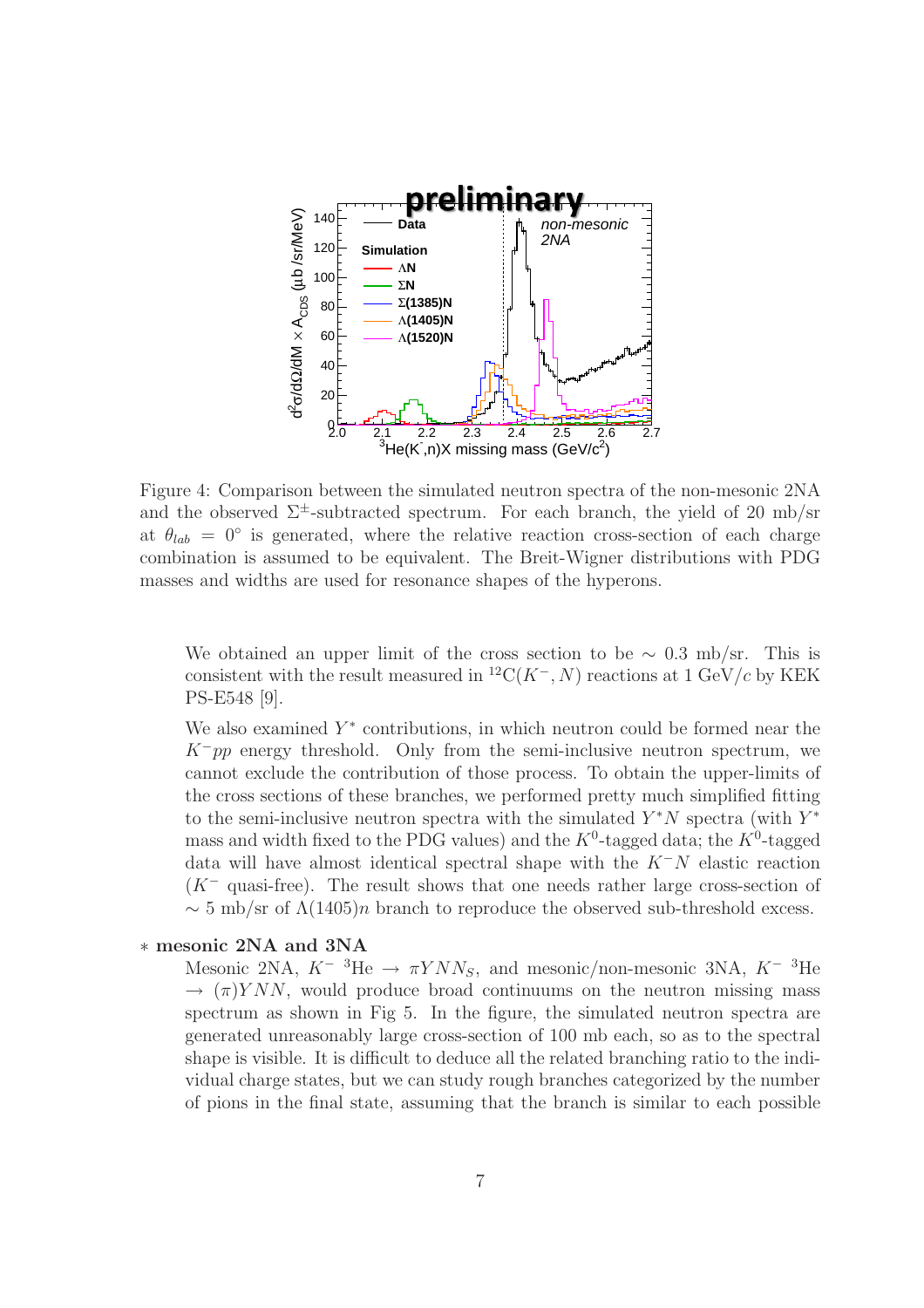

Figure 5: Simulated neutron spectra of (left) the mesonic 2NA and (right) the mesonic/non-mesonic 3NA with the observed  $\Sigma^{\pm}$ -subtracted spectrum. For each branch, the yield of 100 mb is generated, where the relative reaction cross section of each charge combination is assumed to be equivalent.

charge combinations by the kinematical analysis of  $\Lambda p$  pairs in the CDS<sup>†</sup>. From this analysis, the branches which can contribute to the bound region, including  $\Lambda N\pi$ ,  $\Sigma N\pi$ ,  $\Lambda NN$ ,  $\Sigma NN$ ,  $\Lambda NN\pi$  and  $\Sigma NN\pi$ , are evaluated to be less than 6 mb in total. Thus the contributions from these channels are much smaller than the sub-threshold excess. It should be noted that  $\Sigma-\Lambda$  conversion processes, *i.e.*  $K^-NN \to \Sigma N$  reactions followed by  $\Sigma N \to \Lambda N$  conversion with the spectator, have also small contribution in the bound region.

### <sup>∗</sup> **formation of the** <sup>K</sup>−pp **bound-state**

In our semi-inclusive neutron spectrum, no clear peak structure was found at the energy much lower than the  $K^-pp$  threshold. The excess itself extends to the 100 MeV below the threshold, where FINUDA [10] and DISTO [11] with totally different reactions reported peak-like structure; they claimed the observation of the K<sup>-</sup>pp state with (binding-energy, width) = (115, 67) and (103, 118) MeV in  $\Lambda p$  final state, respectively. We obtained upper limit of the formation cross section of the "deeply-bound  $K^-pp$  state" as shown in Fig. 6, which is evaluated by using the simple Breit-Wigner distribution as the spectral shape of the  $K^-pp$ state and  $K^-pp \to \Lambda p$  decay mode. The obtained upper limits for the FINUDA and the DISTO states are  $\sim 0.2$  and  $\sim 0.3$  mb/sr, respectively. Such small

<sup>†</sup>For example, in the missing mass spectrum of <sup>3</sup>He(*K*−*,*Λ*p*)*X* observed in the CDS (without requesting forward neutron hit in the NC), the mesonic 2NA channels open at  $m_n + N_\pi \times m_\pi$ , where  $N_{\pi}$  is the number of associated pions,  $m_n$  and  $m_{\pi}$  are the mass of neutron and that of pion, respectively (*c.f.* Fig. 7). Therefore, one can fit the data with the simulated spectra to deduce each yields.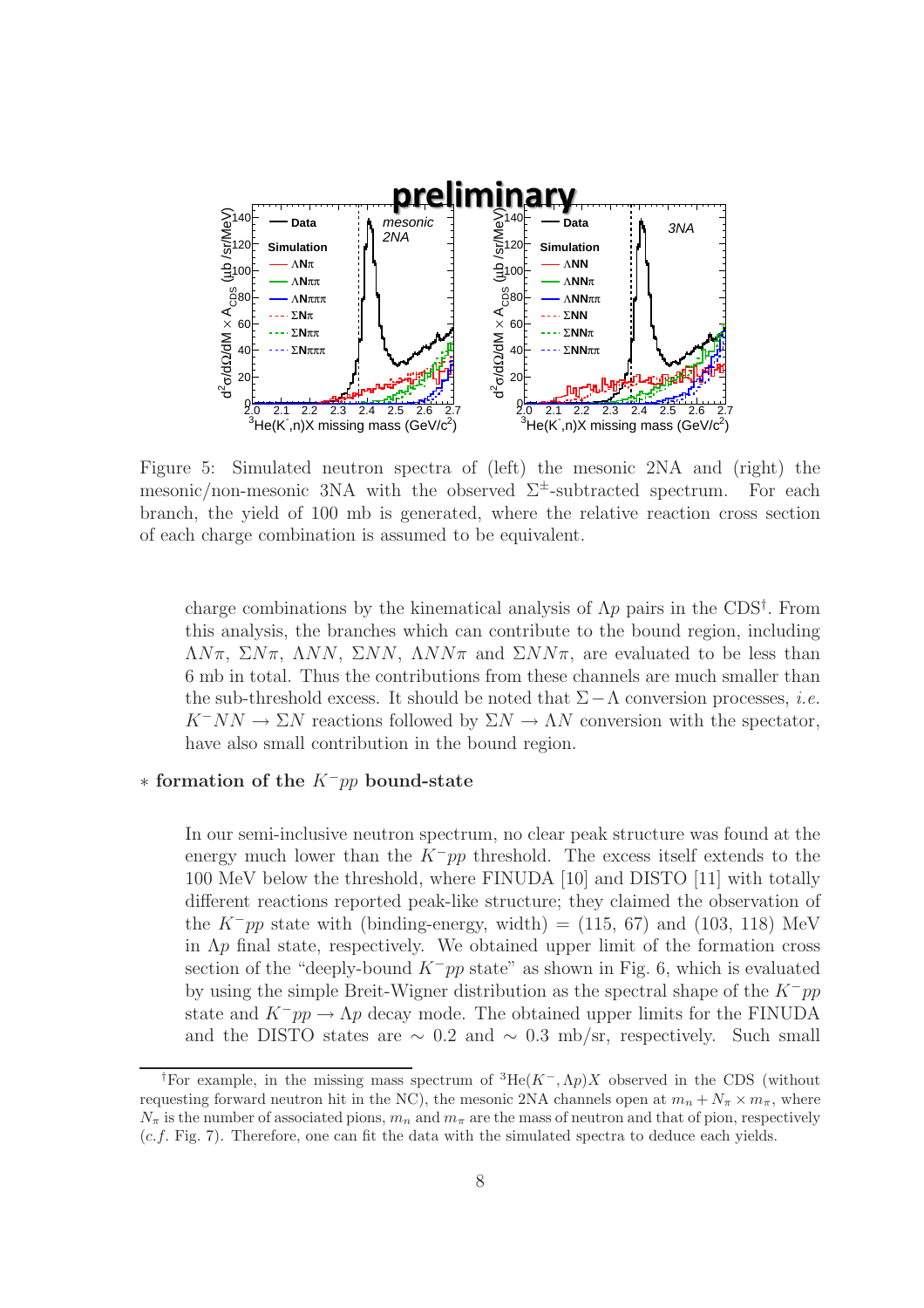

Figure 6: Upper limits of the formation differential cross-section at  $\theta_{lab} = 0^{\circ}$  for strange dibaryon state decaying into  $\Lambda p$  final state.

population cross section looks reasonable in view of the possible explanation of the observed sub-threshold excess by the  $\Lambda(1405) + n$  branch of 2NA with about 5 mb/sr, if the  $K^-pp$  bound state is formed through a  $\Lambda(1405) + p$  doorway sticking process.

At around the threshold, we have less sensitivity to the upper limit due to the excess below the threshold. In fact, one may attribute the excess to either it is formed by the "loosely-bound  $K^-pp$  state", or it is caused by  $\Lambda(1405)N$  production via the non-mesonic 2NA as described above. Here we consider the former case, namely the excess is assumed to be fully originated from the "looselybound K<sup>-</sup>pp state". The differential cross-section at  $\theta_{lab} = 0$ ° is evaluated to be ∼ 1mb/sr for each expected  $K^-pp$  decay mode of  $\Lambda p$ ,  $\Sigma^0 p$ , and  $(\pi \Sigma)^0 p$ . The obtained cross-section is similar to that of a theoretical calculation by Koike and Harada  $[5, 6]$ ; they predicted the cross-section to be the order of mb/sr integrated in the bound region. Another theoretical group, Yamagata *et. al.*, also predicted the appearance of the sub-threshold structure in the in-flight  ${}^{3}He(K^-, n)$ spectrum [7]. They reported the sub-threshold cross-sections are one order of magnitude weaker than those of Koike and Harada's calculation, however, the predicted cross-sections do not seem to be consistent with our results.

**In conclusion, no clear structure has been seen in the deeply bound region where FINUDA and DISTO observed the structure in different reactions, while the significant excess was observed around the** KNN threshold. To understand KN interaction near the K<sup>−</sup>pp threshold, exclusive measure**ments with higher statistics are inevitable.**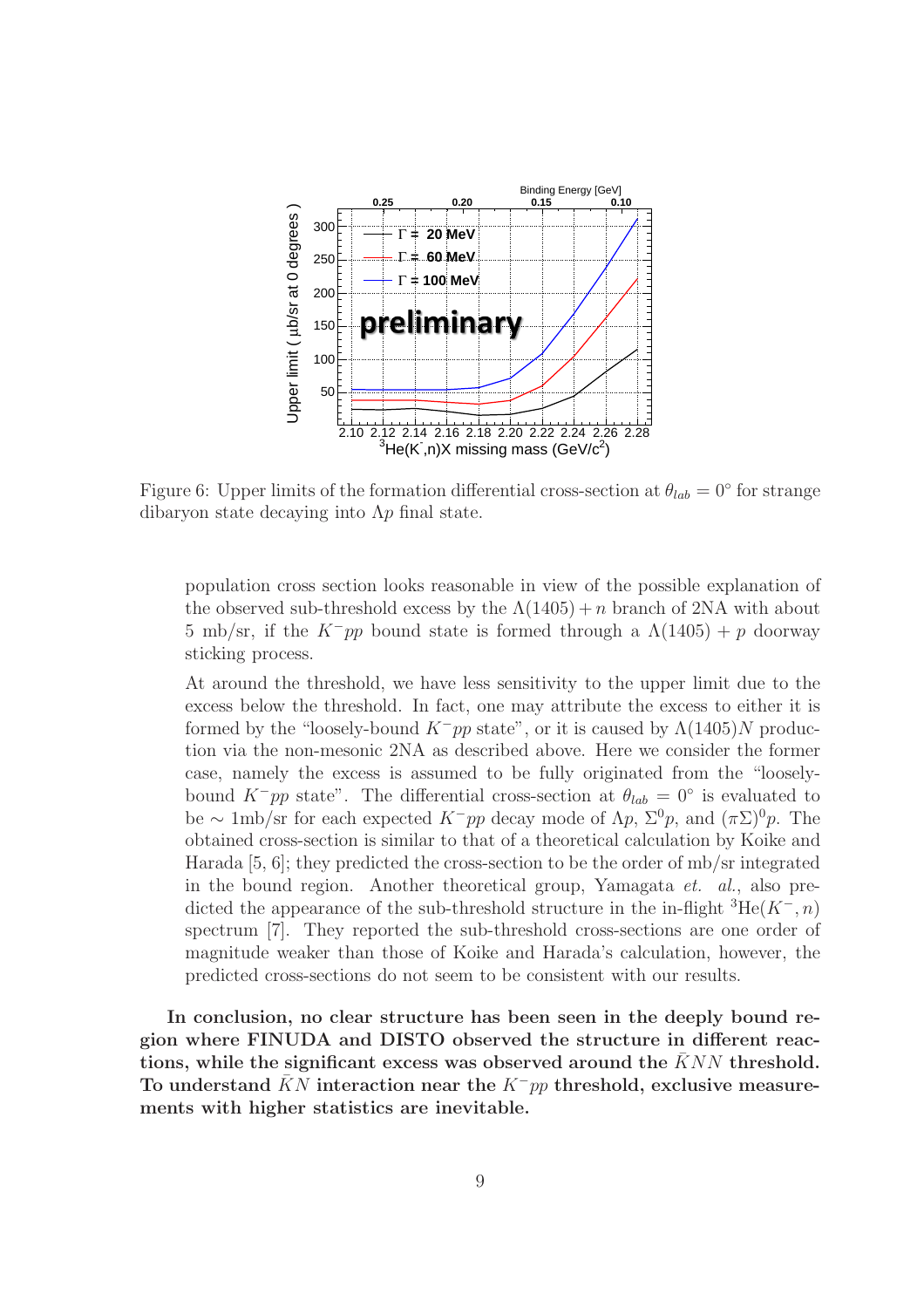

Figure 7: Missing mass of  ${}^{3}He(K^{-}, \Lambda p)X$ . The  $\Lambda pn$  events are selected in the region from 0.84 to 1.04 GeV/ $c^2$  indicated by the arrows.

### **(2)**  $\Lambda + p + n$  **final state**

The original objective of E15 is to preform exclusive analysis on the  ${}^{3}$ He(K<sup>-</sup>, N) reaction, however, the available statistics in the first-stage does not allow us to perform full and redundant analysis both in formation and decay channels. Especially, the acceptance of the NC is quite limited, so let us start from  ${}^{3}He(K^{-}, \Lambda p)X$  channel. We reconstructed the  $\Lambda pn$  events by requiring a  $\Lambda p$  pair in the CDS and selecting a missing neutron in the  ${}^{3}He(K^{-}, \Lambda p)X$  missing-mass spectrum. Figure 7 shows the missing-mass of <sup>3</sup>He(K<sup>-</sup>,  $\Lambda p$ )X, which has a clear peak at  $M(X) = M(n)$ . As it is shown, multi- $\pi$  formation events are clearly separated from the missing-neutron peak. By selecting the missing neutron mass region from 0.84 to 1.04 GeV/ $c^2$ , about 190  $\Lambda pn$ events were identified. Note that we cannot exclude  ${}^{3}He(K^{-}, \Sigma^{0}p)n$  events from this event selection due to the limited CDS resolution. We evaluated the  $\Sigma^0$  yield to be ∼ 20% in the selected  $\Lambda pn$  events by fitting the missing-mass of <sup>3</sup>He(K<sup>-</sup>,  $\Lambda p$ )X spectrum with the expected spectra obtained by the Monte Carlo simulation.

Then, Dalitz plot of  $\Lambda pn$  in the CM frame is obtained as shown in Fig. 8 (left). We found that the selected  $\Lambda pn(\Sigma^0pn)$  events are widely distributed over the kinematicallyallowed phase-space indicated by black circle. We are insensitive to the region of upper left and upper right corner of the boundary, because kinetic energies of p and  $\Lambda$ (consequently  $p\pi^-$ -pair) are too small to escape from the target.

It is quite interesting that very few events can be seen in the bottom of the boundary, where the non-mesonic 2NA events of  $K^{-3}He \rightarrow \Lambda pn_S$  are expected. Moreover, there is no clear signal of cascade reaction chain involving a spectator "neutron" after the primary non-mesonic 2NA processes. Another interesting point is that the event distribution is rather uniform over the kinematically allowed region. Such events can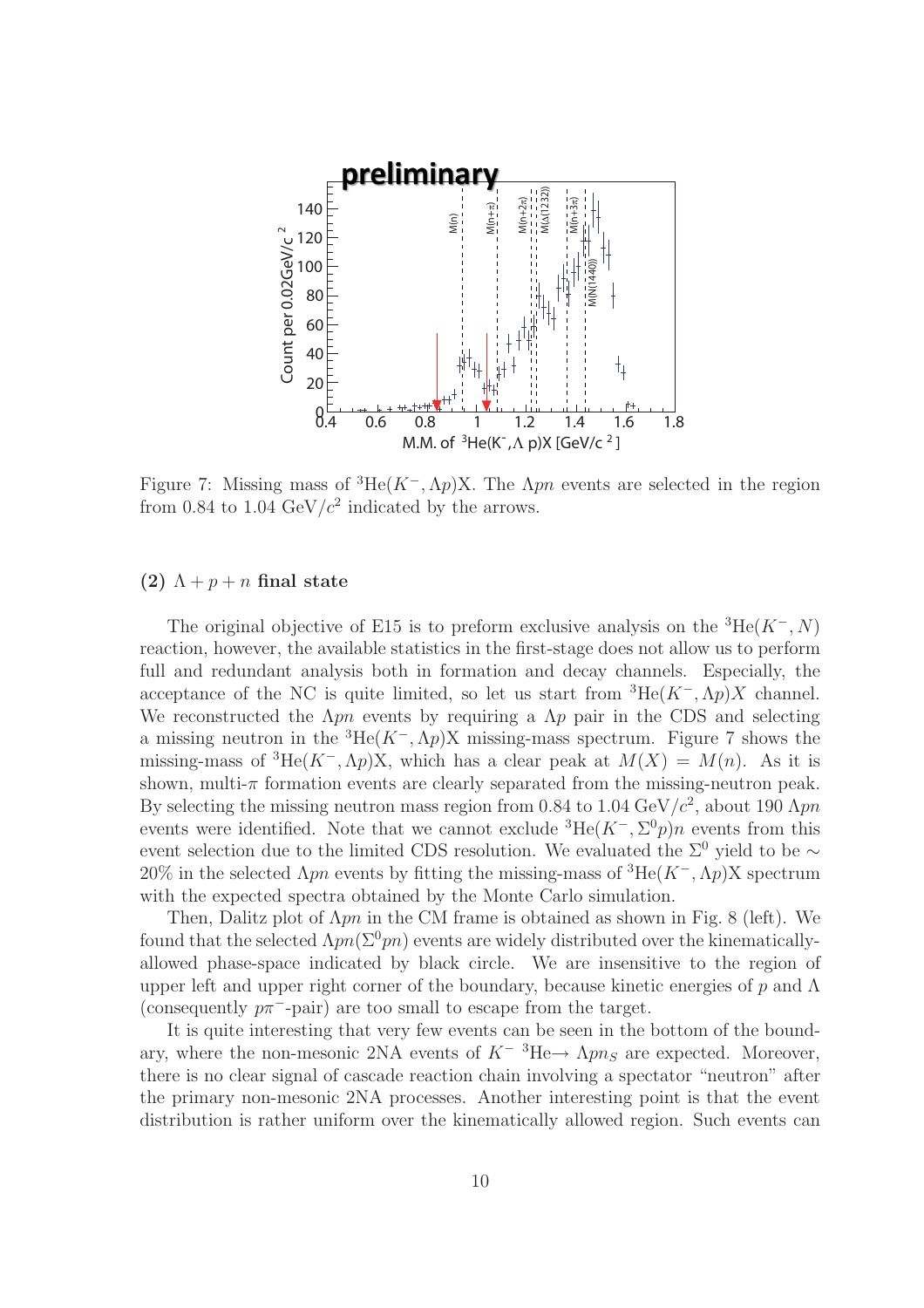

Figure 8: (left) Dalitz plot of  $\Lambda pn$  in the exclusive <sup>3</sup>He( $K^-$ ,  $\Lambda p$ )n events whose neutron is selected by the <sup>3</sup>He( $K^-$ ,  $\Lambda p$ )X missing mass. (right) If the neutron detection by the NC is required, only 15 events are left. The area surrounded by dotted line show the detector acceptances. The vertical axis is normalized neutron kinetic energy in CM frame, and the horizontal axis is normalized energy difference between proton and  $\Lambda$ , where Q is the Q-value of the reaction.

only be produced in the 3NA reaction. It is also interesting to note that the thick event band can be seen having similar neutron kinetic energy. If the  $\Lambda pn$  events are originated from the  $K^-pp$  formation, such events would appear as strong correlations in the Dalitz plot with similar neutron kinetic energy. One might expect that the nonmesonic 2NA  $\Sigma$  production, followed by  $\Sigma$ -Λ conversion on a spectator nucleon, would produce similar band structure. However, it is not likely because 1) the non-mesonic 2NA processes seem to be week, and 2) no other cascade process can be seen.

To study full-kinematically-resolved events, we plotted the forward-neutron detected events in Fig. 8 (right). As shown in the figure, NC hit events locate only close to the thick band observed in Fig. 8 (left).

Figure 9 shows the invariant mass, the opening angle, and the momentum distributions for the experimental data shown in Fig. 8 (left) together with the phase-space based simulations. The  $\Lambda p$  invariant mass of the exclusive channel of <sup>3</sup>He( $K^-$ ,  $\Lambda p$ ) $n_{missing}$ is shown in Fig 9 (A), in which events distribute from 2.05 GeV/ $c^2$  (=M( $\Lambda$  + p) kinematic boundary) to 2.9 GeV/ $c^2$ . As shown in the figure, background due to the  $\Lambda$ miss-identification is quite small. The thick band, observed in the Dalitz plot, corresponds to the structure seen close to the  $K^-pp$  threshold. Except for this region, the global structure can be explained by two possible 3NA processes. It should be noted that the spectrum can be compared to the semi-inclusive  ${}^{3}He(K^-, n)X$  channel given in Fig. 2. This structure seen close to the threshold cannot be attributed to the  $\Lambda(1405)n$  processes as a possible interpretation account for the sub-threshold excess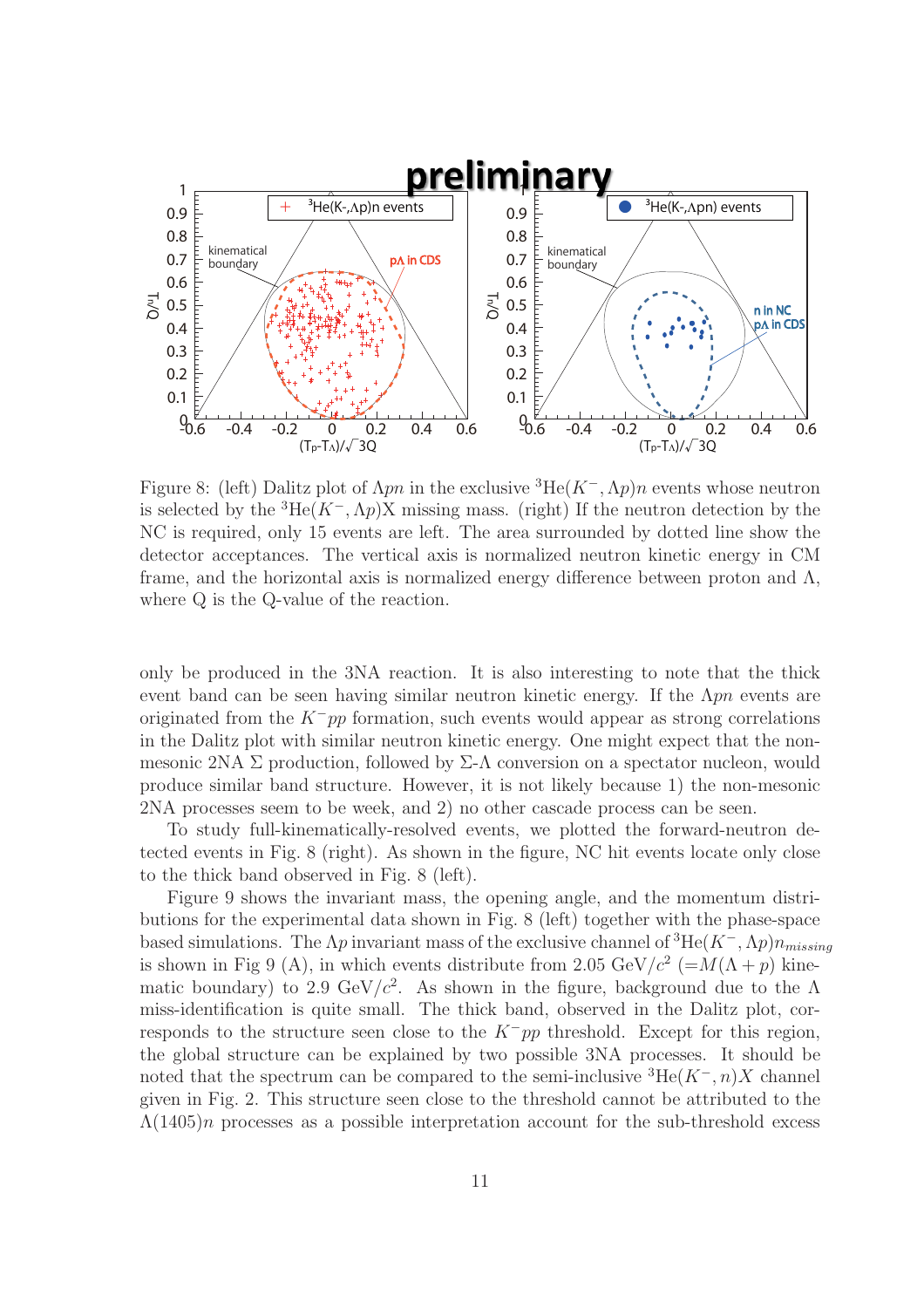

Figure 9: (A,B) Invariant mass, (C,D) opening angle, and (E,F,G) momentum distributions of the exclusive  ${}^{3}He(K^{-},\Lambda p)n$  events. The experimental data and the phasespace simulations are compared within the E15 acceptance. The yield of the simulated spectra is normalized to the data, where the relative yield of each simulated spectrum is evaluated by fitting the missing-mass spectrum of  ${}^{3}He(K^{-}, \Lambda p)X$  with the simulated spectra. 12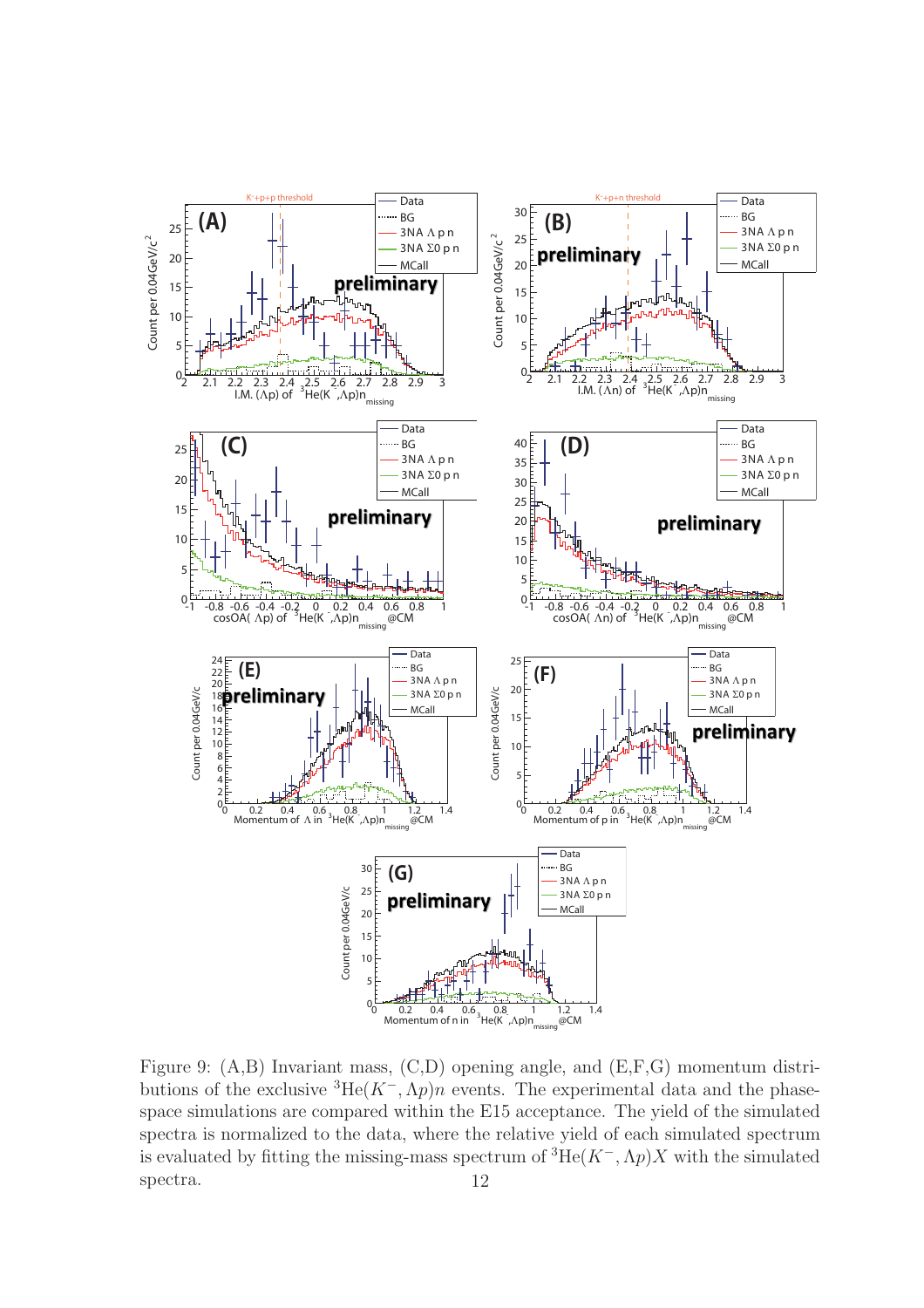

Figure 10: Neutron spectrum at  $\theta_{lab} = 0^\circ$  with the kinematically-complete measurement of  ${}^{3}\text{He}(K^-,\Lambda pn)$ .

in Fig. 2. As it is expected, quasi-elastic channels are almost completely suppressed in  $\Lambda pn$  final state. Figure 9 (B) shows the  $\Lambda n$  invariant mass spectrum. No clear structure can be seen in this spectrum.

In the opening angle between  $\Lambda$  and  $p$  shown in Fig. 9 (C), excess form the 3NA processes can be seen in the region from -0.5 to -0.2. This is quite interesting because the opening angle of  $\Lambda p$  decay from a  $S = -1$  di-baryon state is expected to distribute around this region when the mass of the state is around the  $K^-pp$  threshold. Note that, in the in-flight reaction of  $K^-+{}^3\textrm{He}$ ,  $\Lambda p$  decay from a  $S = -1$  di-baryon state is not back-to-back in the CM frame, in contrast to the stopped  $K^-$  reaction. Figure 9 (G) shows the momentum distribution of the missing neutron, where excess around  $0.9 \text{ GeV}/c$  corresponds to the thick band in the Dalitz plot.

**In conclusion, structure around the** <sup>K</sup>−pp **threshold (**<sup>∼</sup> **2370 MeV/**c<sup>2</sup>**) can be seen in the** Λp **invariant-mass spectrum over the wide distribution coming from the 3NA processes, whereas no strong event structure was found at around** ∼ 2270 MeV/ $c^2$  revealed in the  $\Lambda p$  **invariant-mass in** K<sup>−</sup> capture by FINUDA and in the  $pp \to \Lambda p K^+$  reaction at DISTO. To investigate the Λpn **distribution more clearly, it is necessary to carry out high statistics experiment.**

**neutron spectrum at**  $\theta_{lab} = 0^\circ$  with the <sup>3</sup>He( $K^-$ ,  $\Lambda pn$ ) measurement —

One of the final goal of the E15 experiment is to observe the nature of the  $K^-pp$ state via the kinematically-complete  ${}^{3}He(K^{-}, \Lambda pn)$  measurement. Although the detector acceptance for the  ${}^{3}He(K^{-}, \Lambda pn)$  measurement is very limited, the minimum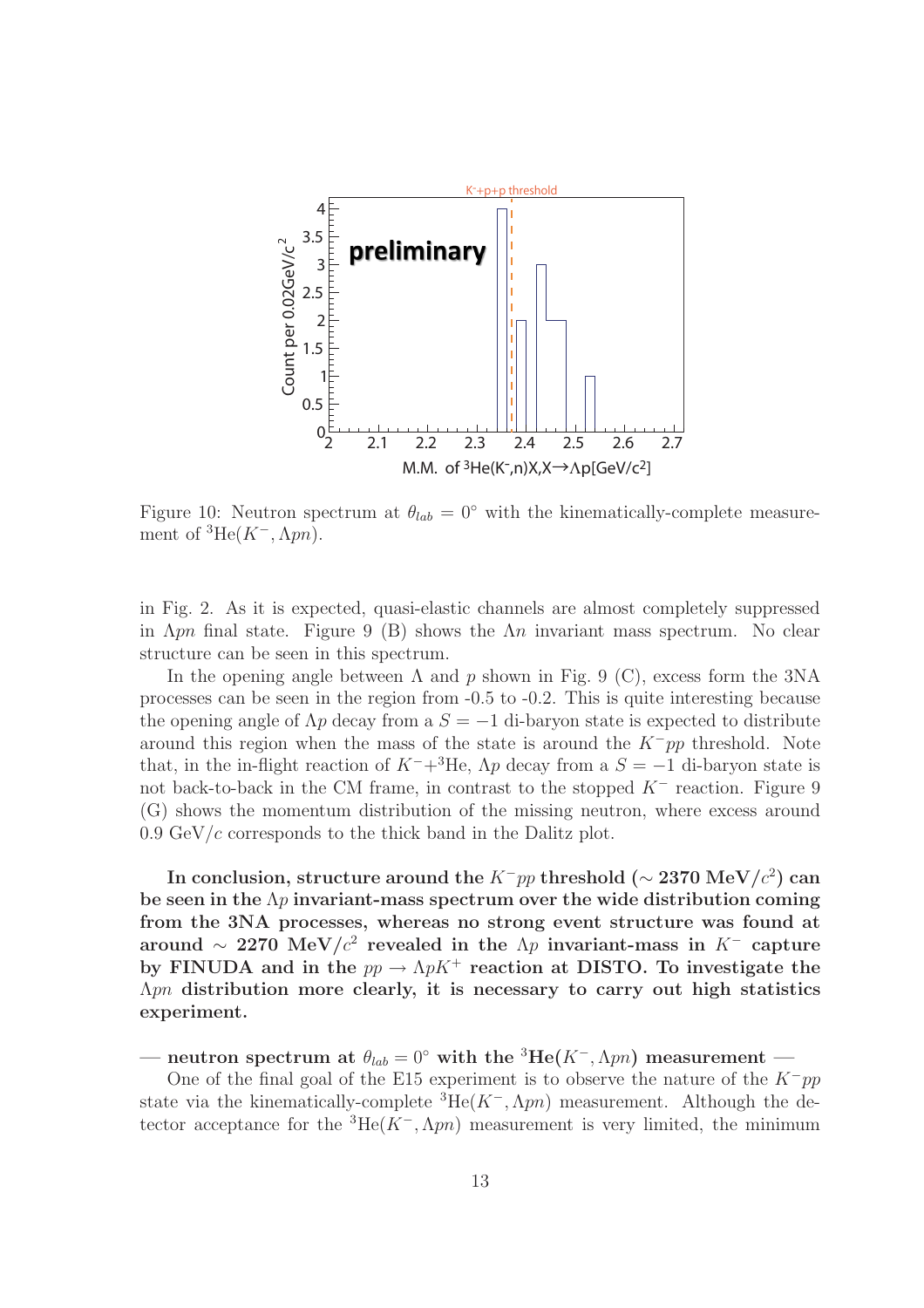momentum transfer of  ${}^{3}He(K^-, n)X$  reaction is realized by the forward neutron measurement, which would enhance the formation of the strange di-baryon. Therefore, it is worthwhile to demonstrate the neutron spectrum at  $\theta_{lab} = 0^{\circ}$  with the <sup>3</sup>He(K<sup>-</sup>,  $\Lambda pn$ ) measurement using the first-stage data. Figure 10 shows the obtained neutron spectrum at  $\theta_{lab} = 0^\circ$  for the same event set shown in Fig.8 (right). The ratio of events between blow and above the threshold are different from semi-inclusive neutron spectrum, although, we do not have enough statistics to have definitive interpretation. To know the structure near threshold with full-kinematically-resolved event set, we need much more data.

### **(3) background study**

As already discussed in the  ${}^{3}He(K^-, n)$  and  ${}^{3}He(K^-, \Lambda p)n$  analyses, the background studies were performed. A summary is listed as follows:

- The accidental background in the  $(K^-, n)$  measurement was kept at low level; the signal to noise ratio at the quasi-free peak was achieved to be more than 100. The background coming from materials other than <sup>3</sup>He target was also under control.
- It was confirmed that neutron background from  $K^-N \to \pi\Sigma^{\pm}$  reaction followed by  $\Sigma^{\pm}$  decays can be safely eliminated from the semi-inclusive neutron spectrum event-by-event.
- The non-mesonic two-nucleon absorption processes of  $K^-NN \to \Lambda N/\Sigma N$  branches were found to be negligibly small in the in-flight  ${}^{3}He(K^-, n)$  reaction at 1 GeV/c.
- In the region below the  $K^-+p+p$  threshold of the <sup>3</sup>He( $K^-$ , n) spectrum, contribution from the mesonic two-nucleon and the mesonic/non-mesonic three-nucleon absorption processes were evaluated to be negligible, although such processes could be main background processes for the observed sub-threshold excess.
- The events of  $\Lambda(\Sigma^0)$ *pn* final state seem to be widely distributed over the phasespace. No strong correlations originating from the two-nucleon absorption processes were observed.

### **(4) beam-time estimation**

In the first-stage experiment,  $6 \times 10^9$  kaons were induced on <sup>3</sup>He target which corresponds to  $\sim 1$  % of the approved proposal. With the data sample of  $5 \times 10^9$  incident kaons, we obtained the yields of:

- semi-inclusive  ${}^{3}\text{He}(K^-, n): \sim 2200$  events in the sub-threshold region,
- exclusive  ${}^{3}\text{He}(K^-,\Lambda p)$ n:  $\sim 190$  events, and
- exclusive  ${}^{3}\text{He}(K^-,\Lambda pn): \sim 15$  events.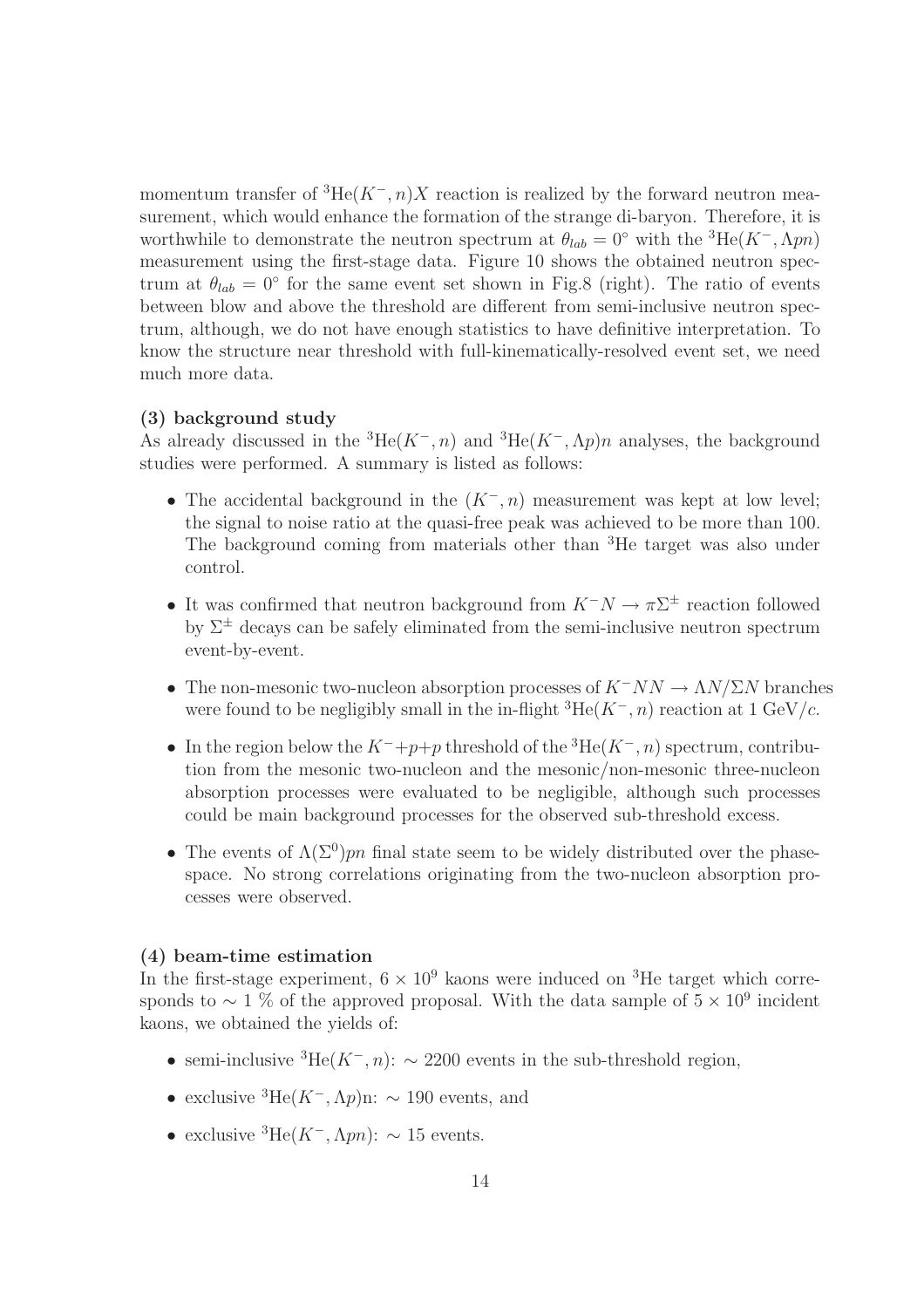To accomplish the E15 experiment with the kinematically-complete measurement of  ${}^{3}\text{He}(K^-,\Lambda pn)$ , we estimate that more than 100 times incident kaons are required.

**Thus, the goal of the first-stage experiment was successfully achieved, and hints about strange di-baryon (or "**K−pp**" state in short) were obtained. To investigate exclusive channels and to understand the** K−N **interaction in detail, we proceed to the second-stage experiment before the full E15.** The results of the semi-inclusive  ${}^{3}He(K^-, n)$  and the exclusive  ${}^{3}He(K^-, \Lambda p)$ n analyses will be finalized and published soon. In addition,  ${}^{3}\text{He}(K^-, p)$  analysis is also ongoing to investigate the iso-spin dependence of the kaon-nucleus  $(K - NN)$  interaction.

Finally, research output of E15 up to now (2007 - 2014) is summarized in Table .2. Moreover, we expect three more PhD thesises and four more physics papers will appear within a year.

| <b>Thesis</b>       | doctor                 |    |
|---------------------|------------------------|----|
|                     | master                 |    |
| Publication         | technical paper        |    |
|                     | conference proceedings | 15 |
| Public presentation | international          |    |
|                     | national               |    |

Table 2: Summary of research output of E15 (2007 - 2014).

# **3 Conclusion of the fist-stage physics run**

We carried out the E15 first-stage run in March and May, 2013. The goal of the first-stage was successfully accomplished, and the significant excess around the  $KNN$ threshold was observed both in the neutron missing-mass and the  $\Lambda p$  invariant-mass spectra. The obtained results have already given us some hints about the nature of the K<sup>−</sup>pp bound-state and of the KN interaction. To investigate the obtained hints in detail, we require the next beam-time for the second-stage E15 data-taking run.

# **4 Request of the second-stage beam-time**

As discussed in the previous section, we request more than 100 times beam-time than that of the first-stage to complete the E15 full experiment. This is almost equivalent to our requested beam-time in the approved proposal: full PS intensity of 9  $\mu$ A proton at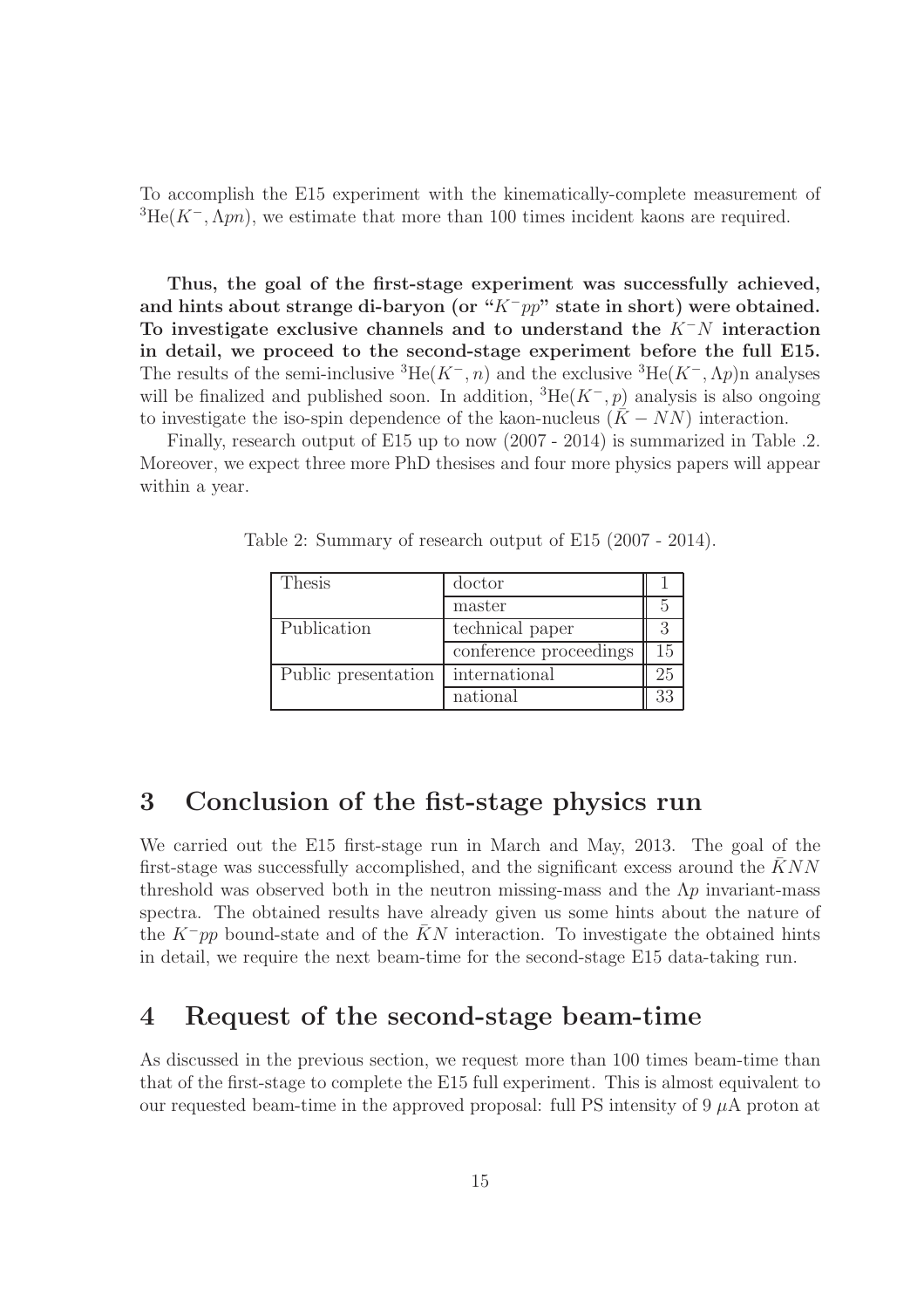30 GeV (270kW) for 5.5 weeks corresponding to ∼ 1 MW·week. However, 1 MW·week production run seems to be hard to be realized in short term at present.

On the other hand, over recent years, impressive progresses of the kaonic-nuclei study have been made both in theoretical and experimental works. In particular, experimental studies by HADES [12], SPring-8/LEPS [13], J-PARC E27 [14], and our experiment E15 have given new insight of the  $K^-pp$  state which would be significant hints of the  $KN$  interaction around the threshold-energy region. Among the experiments, the kaon-induced experiment, *i.e.* E15, is unique and therefore would provide unique experimental information because the simplest reaction of  ${}^{3}He(K^{-}, n)$  at 1  $GeV/c$  has been used as experimental technique.

Therefore, to address all the possible information about the  $\bar{K}N$  interaction with present beam-power of the MR, we would like to perform a second-stage production run of E15 with  $50 \times 10^9$  kaons on target, which corresponds to 10 times larger statistics than that of the first-stage run in May, 2013. In the second-stage, we aim to:

- **(1) confirm the spectral shape of the** Λp **invariant-mass by the exclusive measurement of** <sup>3</sup>**He**(K−,Λp)n**, and**
- (2) explore the neutron spectrum at  $\theta_{lab} = 0^\circ$  with the kinematically**complete measurement of**  ${}^{3}$ **He**( $K^-$ ,  $\Lambda pn$ ).

In the previous run in May, 2013 (RUN#49c), the K<sup>−</sup> intensity of  $\sim 140$  k/spill was obtained with  $\sim 0.5 K/\pi$  ratio at 24 kW MR-power (30 Tppp, 6s repetition, 2s spill length). Based on the kaon yield above, we would request the following beam-time as the E15 second-stage run:

### 1. **1-day for the K1.8BR beam-line re-commissioning:**

We need to perform re-commissioning of the  $K^-$  beam once again to confirm the beam quality, since production-target configuration, primary-beam orbit, and beam-line apparatuses around production-target were changed due to safety reasons.

#### 2. **4-days for calibration run with H2 target:**

This is a leftover from the first-stage run, which was scheduled to be performed in May, 2013. The aim of this run is to evaluate the neutron detection-efficiency of the NC using the charge-exchange reaction  $K^-p \to K^0 n^{\ddagger}$ . Reconstruction of the  $K_S^0 \to \pi^+\pi^-$  decay by the CDS enables us to obtain the exact neutron-<br>linematics, thus we can proceedly evaluate the poutron detection efficiency. The kinematics, thus we can precisely evaluate the neutron detection-efficiency. The expected yield of the  $p(K^-, K^0)n$  events is ~ 1 × 10<sup>4</sup>, where we can determine the detection efficiency with  $\sim 1\%$  accuracy. Note that confirmations of the detector effects in the  $(K^-, n)$  spectrum and the elementary  $K^-p$  reactions are also performed.

<sup>&</sup>lt;sup>‡</sup>Indeed, the neutron detection-efficiency was obtained with  ${}^{3}$ He target using this method, however, large uncertainly of the efficiency remained due to the Fermi motion of nucleons in <sup>3</sup>He.